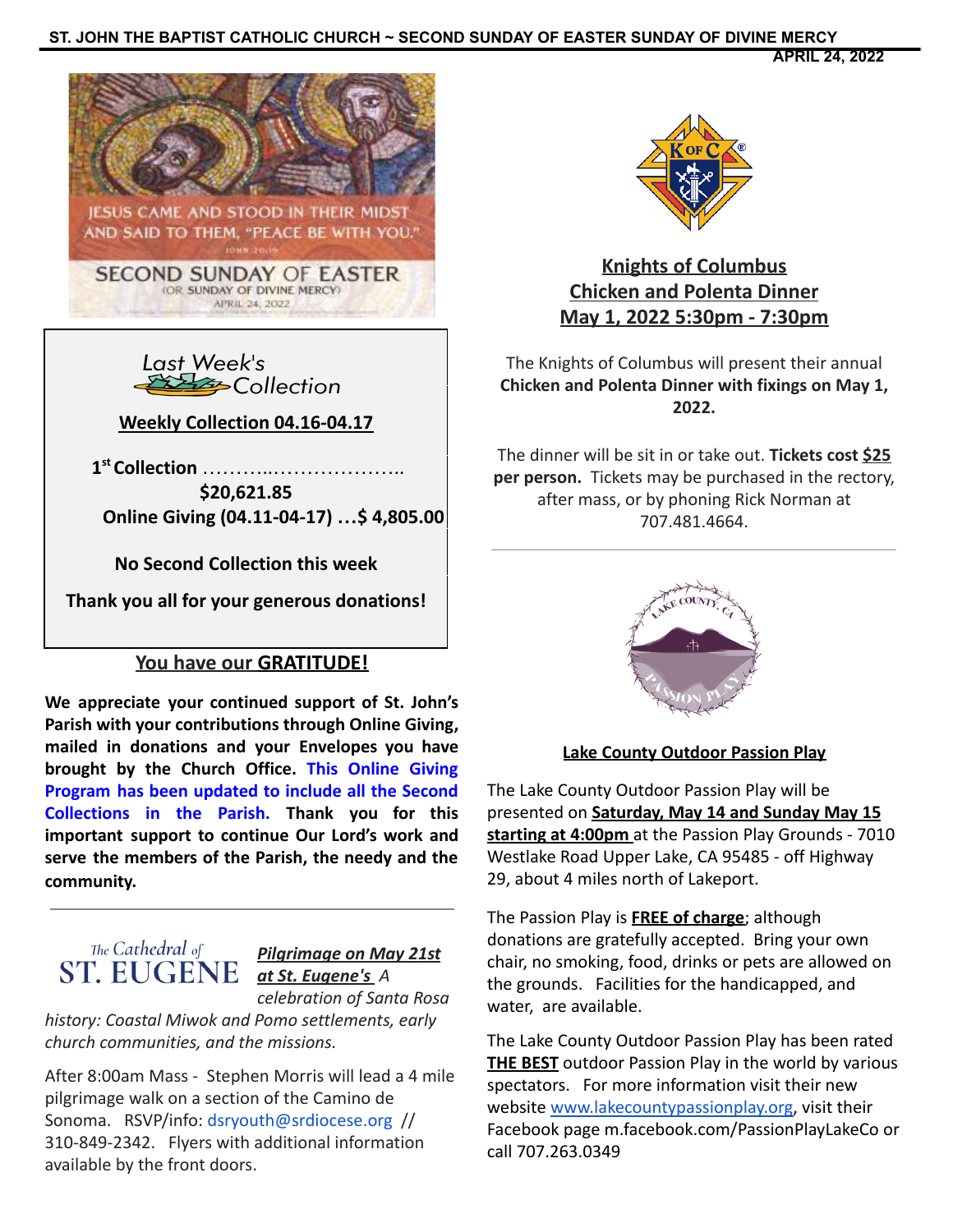**APRIL 24, 2022**

# *Easter Flowers for 2022*

Easter flowers and decorations have been donated in memory of the living or deceased loved ones of our Parish Community. They are being remembered at all the Masses this Easter Season.

> Navarro Al & Marion Spadoni Cal & Mae June Cavanaugh Bob & Gloria Simoncini Ambrose & Teresa Solari Ruby Azevedo Sarijane Van Sant Helen Azevedo Ruth Corson Vera Dolan Jack & Sharon Soracco Jean Brumnberger Mary Zandrino Frances Heining Vincent Buchignani Edwina Buchignani Ralph & Eda Sartori John & Olga Wilson The People of Ukraine Mr. Mrs. Paul Deregolo Mr. Robert Written Ms. Dawn Coop Mr. Mrs. J. Diregolo Mr. Mrs. G Ferro David Row Charles Bacigalupi Albert & Ghiglieri Toya, Sid, Alan Brown Joseph A. Bavaresco



Barbara Bavaresco Nancy Davis Nello & Adela Marconcini Bob Marconcini Jose Vieyra Cristian Castañeda Catalina Torres Mary Haun Margarita Garcia Rojas Mr. Mrs Joseph Miksis John & Janice Torres Georgia Minaglia Aldo Peghin Platt Peghin Kristein Peghin David Negus Peggy & Jim Hefron Fran & Herb Heinig Marie Owen Lea Bell Inez Bell Bob & Caroline Goodyear Liz Mc Cube Fred M. Loupy Mr. Mrs. A Nardi Mr. Mrs. E. Loupy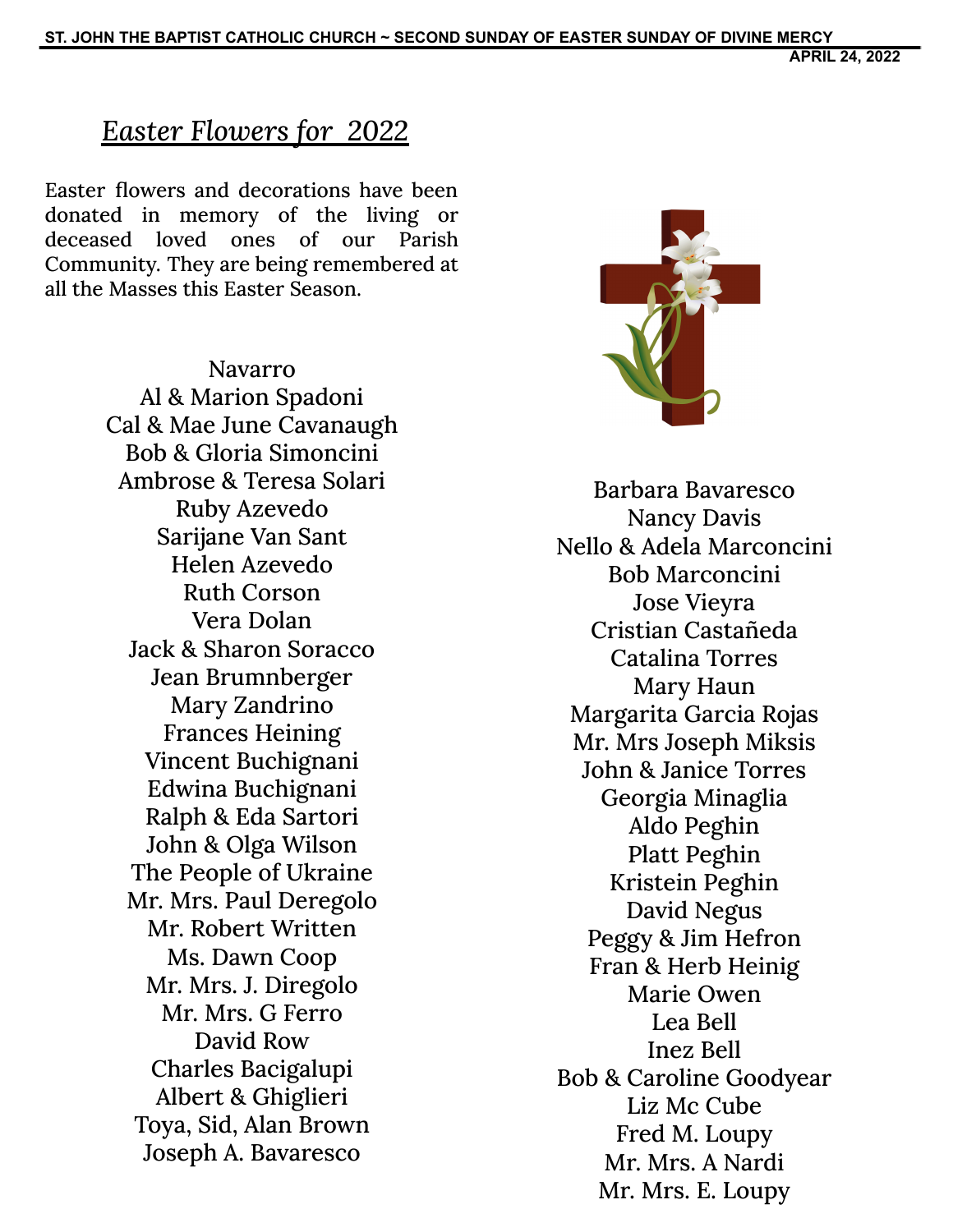Beatrice Volpone Enrico Traverso Denis Brown John & Mary Diamond Dearl & Maria Walking James Johnson Anita Dixon Brad Coleman Mary Williamson Jim Mazzoni Aldo Pignin Patricia Pighin Bejie Swensan Aguirre Mike Mazzoni Patricia Shaughnessy Gerald Shaughnessy Alma Negri Leno Negri Helen Ragan Frank Fortescue Ceil & Joe Ingrassia Frances Ordyna Matthiel Larue Connie Brisneno Graciela Hernandez Joaquin Ramirez Joe Miksis Al, Pat, Kathy Sales Alfonzo & Angelica Sales Joseph, Victor Sr. Sales Oliva Ramirez Christina Lepe Duarte Isidro & Lupe Macias Angelina Ramirez Luis Zarate Marion Provenzale John Provenzale

Rose Sarao Dominick Sarao Don Schwartz Gerry & Adolph Barbieri Larry & Ryan Perry Olga & Arnie Sipila Bee Young Jack Filben Victor Serrano Family of Ralph & Eda Sartori Family Garcia Narvaez Seppi Family Tienda Family Bailey Family Platt Family Simpson Family Brown Family Pighin Family Torres Family Mabe Family Bianchetti Family Brazil Family Zandrino Family Bocci/Bromberger Family Salotti Family Passalacqua Family Mazzoni Family

**Remember, Lord, those who have died and have gone before us marked with the sign of faith, specially those for whom we now pray. May these and all who sleep in Christ find in Your presence light, happiness and peace. Through Christ our Lord.**